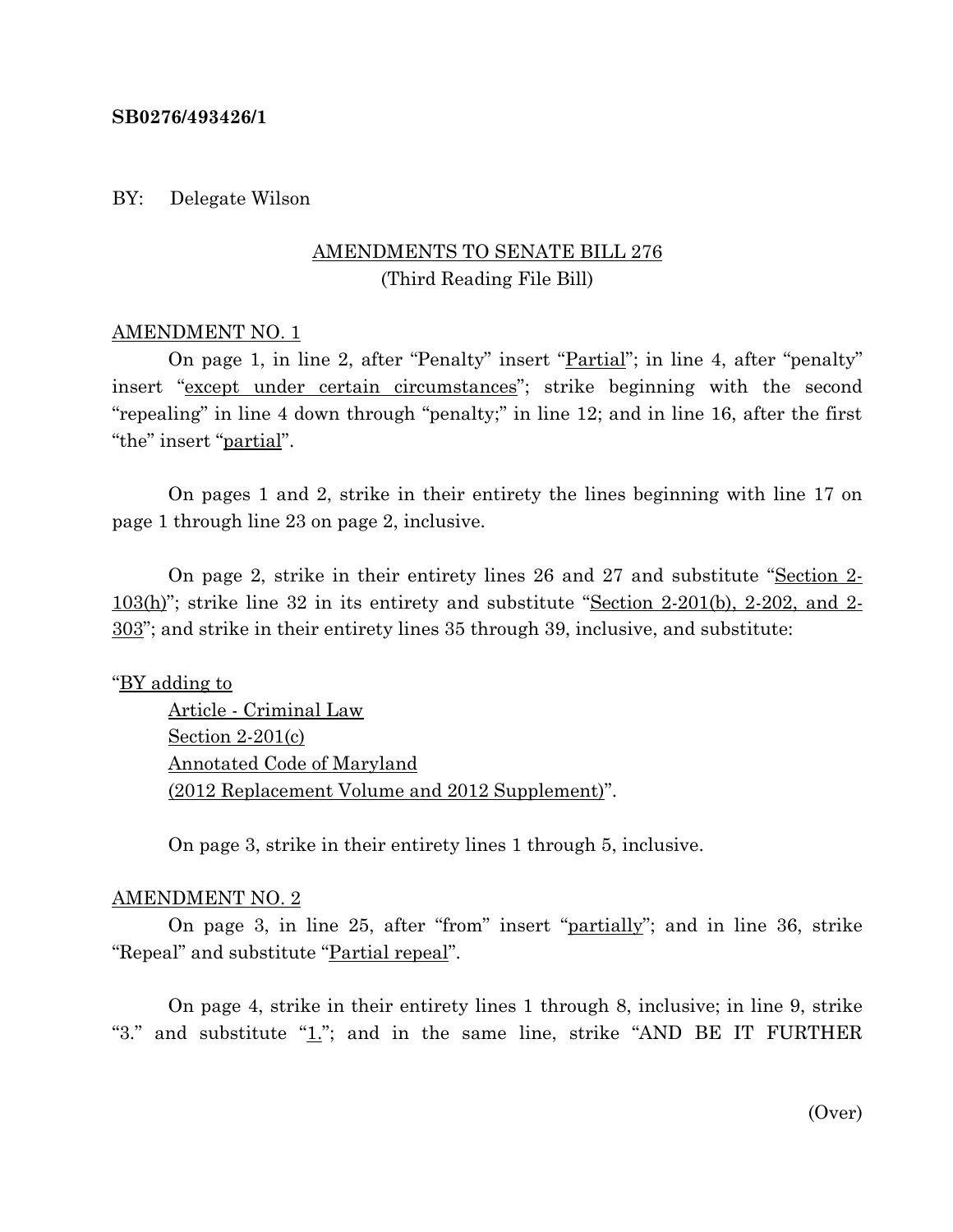# **SB0276/493426/1 WILSON Amendments to SB 276 Page 2 of 3**

ENACTED" and substitute "BE IT ENACTED BY THE GENERAL ASSEMBLY OF MARYLAND".

On pages 4 through 10, strike in their entirety the lines beginning with line 11 on page 4 through line 20 on page 10, inclusive.

On page 11, in line 16, strike "A" and substitute "**SUBJECT TO SUBSECTION (C) OF THIS SECTION, A**"; after line 24, insert:

# "**(C) A PERSON WHO COMMITS A MURDER IN THE FIRST DEGREE WHILE UNDER A SENTENCE OF DEATH OR IMPRISONMENT FOR LIFE MAY BE SENTENCED TO DEATH IN COMPLIANCE WITH § 2-202 OF THIS SUBTITLE AND SUBTITLE 3 OF THIS TITLE.**";

in line 25, strike the bracket; in line 26, after "degree" insert "**UNDER § 2-201(C) OF THIS SUBTITLE**"; strike beginning with the colon in line 29 down through "(i)" in line 30; and in line 30, strike "and".

On page 12, strike in their entirety lines 1 and 2; strike beginning with "with" in line 3 down through "title," in line 4; and in line 5, strike "with respect to  $\S$  2- $303(g)(1)(i)$  of this title,".

On page 13, in lines 10 and 20, in each instance, strike the bracket; and strike in their entirety lines 11 through 19, inclusive.

On page 15, strike in their entirety lines 15 through 18, inclusive; and in lines 19, 22, and 24, strike "(iii)", "(iv)", and "(v)", respectively, and substitute "**(II)**", "**(III)**", and "**(IV)**", respectively.

On page 16, strike beginning with "any" in line 11 down through "exists" in line 12 and substitute "**A DETERMINATION HAS BEEN MADE**"; in line 12, strike the colon